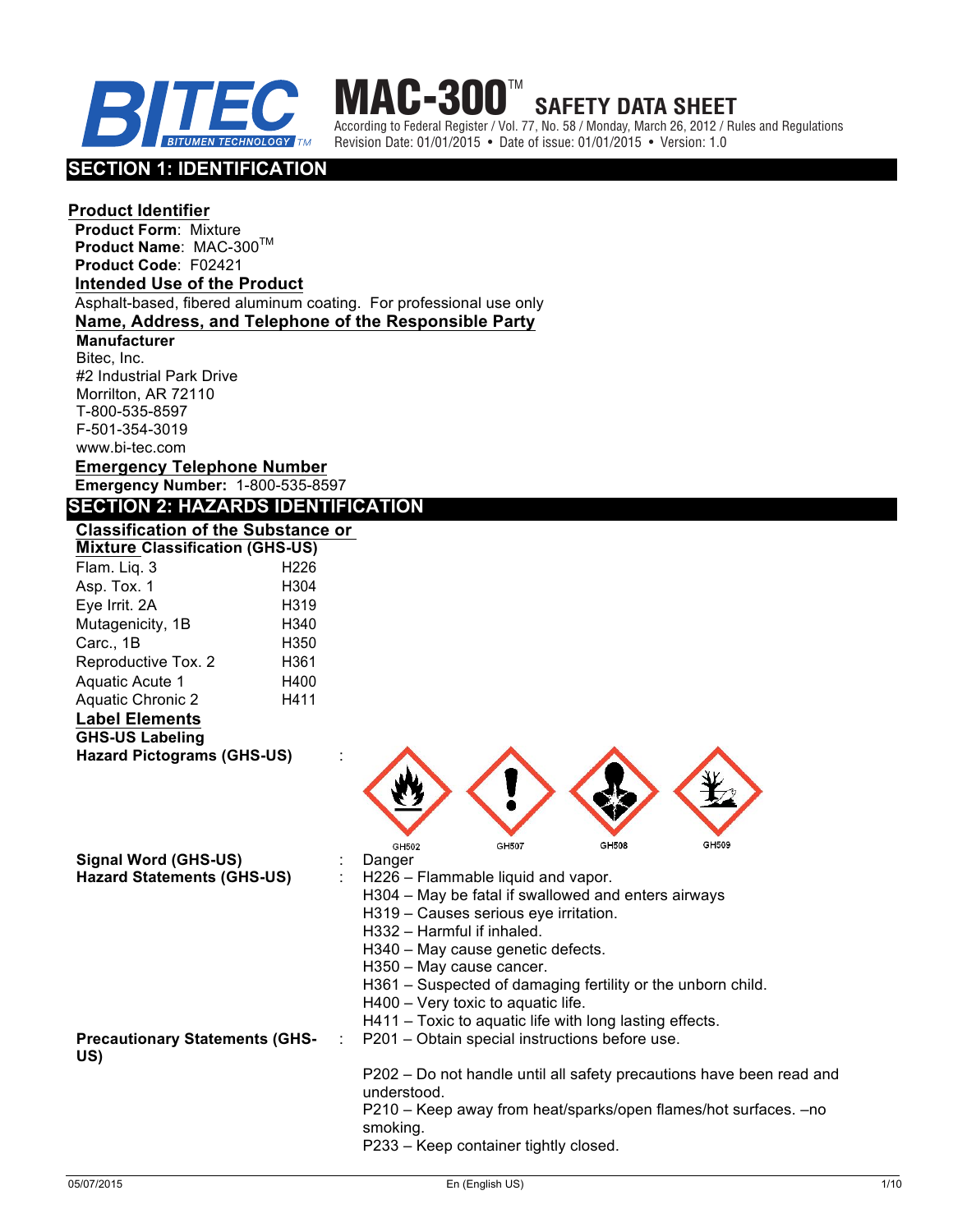| Safety Data Sheet  |                                                                                            |
|--------------------|--------------------------------------------------------------------------------------------|
|                    | According to Federal Register/Vol. 77, No. 58/Monday, March 26, 2012/Rules and Regulations |
| Revision Date: N/A | Date of issue: 01/05/2015                                                                  |

- P240 Ground/bond container and receiving equipment.
- P241 Use explosion-proof electrical/ventilating/lighting equipment.

P242 – Use only non-sparking tools.

P243 – Take precautionary measures against static discharge.

P264 – Wash hands, forearms, and other exposed areas thoroughly after handling.

P273 – Avoid release to the environment.

P280 – Wear protective gloves/protective clothing/eye protection/face protection.

P301+P310 – IF SWALLOWED: Immediately call a POISON CENTER or doctor/physician.

P303+P361+P353 – IF ON SKIN (or hair): Remove/Take off immediately all contaminated clothing. Rinse skin with water/shower.

P305+P351+P338 – IF IN EYES: Rinse cautiously with water for several minutes. Remove contact lenses, if present and easy to do. Continue rinsing.

P308+P313 – If exposed or concerned: Get medical advice/attention. P331 – Do NOT induce vomiting.

P337+P313 – If eye irritation persists: Get medical advice/attention.

P370+P378 – In case of fire: use appropriate media to extinguish.

P391 – Collect spillage.

P403+P235 – Store in a well-ventilated place. Keep cool.

P405 – Store locked up.

P501 – Dispose of contents/container according to local, regional, national, and international regulations.

## **Other Hazards**

**Other Hazards Not Contributing to the Classification:** Exposure may aggravate those with pre-existing eye, skin, or respiratory conditions.

# **Unknown Acute Toxicity (GHS-US)**

No data available

#### **SECTION 3: COMPOSITION/INFORMATION ON INGREDIENTS Mixture**

| MINUIC                                   |                           |           |                                |
|------------------------------------------|---------------------------|-----------|--------------------------------|
| <b>Name</b>                              | <b>Product identifier</b> | $%$ (w/w) | <b>Classification (GHS-US)</b> |
| Petroleum Asphalt                        | (CAS No) 8052-42-4        | $30 - 35$ | Flam. Liq. 2, H225             |
|                                          |                           |           | Eye Irrit. 2A, H319            |
|                                          |                           |           | Carc. 2, H351                  |
| Solvent Naphtha (petroleum), light arom. | (CAS No) 64742-95-6       | $20 - 25$ | Flam. Liq. 3, H226             |
|                                          |                           |           | Asp. Tox. 1, H304              |
|                                          |                           |           | Aquatic Chronic 2, H411        |
|                                          |                           |           | STOT SE 3, H335-H336           |
| <b>Stoddard Solvent</b>                  | (CAS No) 8052-41-3        | 20-30     | Flam. Liq. 3, H226             |
|                                          |                           |           | Muta. 1B, H340                 |
|                                          |                           |           | Carc. 1B, H350                 |
|                                          |                           |           | Asp. Tox. 1, H304              |
|                                          |                           |           | Aquatic Acute 1, H400          |
|                                          |                           |           | Aquatic Chronic 2, H411        |
| Aluminum                                 | (CAS No) 7429-90-5        | $20 - 25$ | Comb. Dust, H232               |
|                                          |                           |           | Flam. Sol. 1, H228             |
|                                          |                           |           | Water-react. 2, H261           |
| Naphtha, petroleum, hydrodesulfurized,   | (CAS No) 64742-82-1       | $8 - 10$  | Flam. Liq. 1, H224             |
| heavy                                    |                           |           |                                |
|                                          |                           |           | Skin irrit. 2, H315            |
|                                          |                           |           | Muta. 1B, H340                 |
|                                          |                           |           | Carc. 1B, H350                 |
|                                          |                           |           | Repr. 2, H361                  |
|                                          |                           |           | STOT SE 3, H336                |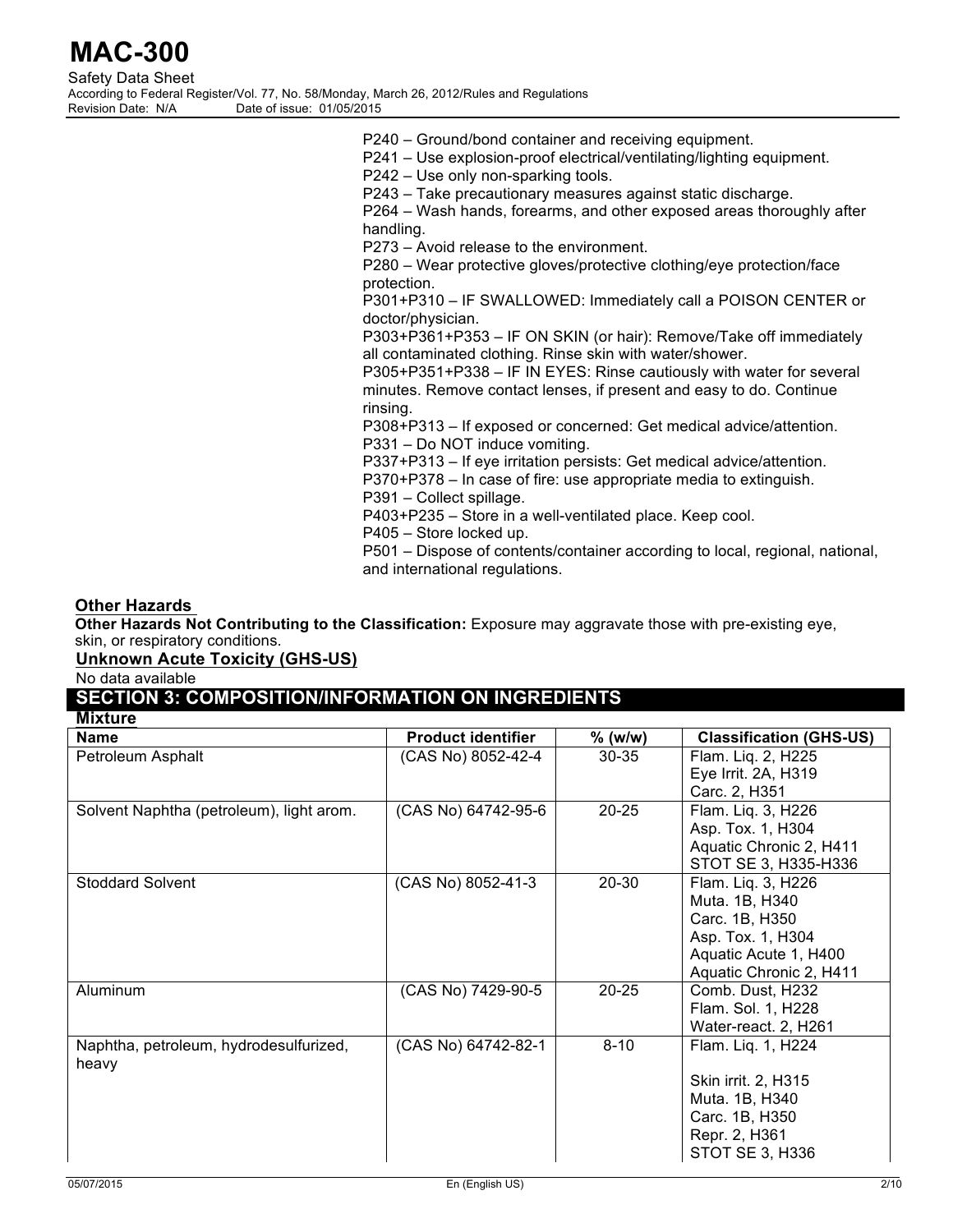Safety Data Sheet According to Federal Register/Vol. 77, No. 58/Monday, March 26, 2012/Rules and Regulations Date of issue: 01/05/2015

| 1,3,5-Trimethylbenzene    | (CAS No) 108-67-8  | $1 - 2$     | Asp. Tox. 1, H304<br>Aquatic Chronic 2, H411<br>Flam. Liq. 3, H226<br>Acute Tox. 4, H334<br><b>Skin Irrit. 2, H315</b><br>Eye Irrit. 2, H319<br><b>STOT SE 3, H335</b><br>Aquatic Chronic 2, H411          |
|---------------------------|--------------------|-------------|------------------------------------------------------------------------------------------------------------------------------------------------------------------------------------------------------------|
| Benzene, 1,2,4-trimethyl- | (CAS No) 95-63-6   | $1 - 2$     | Flam. Liq. 3, H226<br>Acute Tox. 4, H332<br>Skin Irrit. 2, H315<br>Eye Irrit. 2A, H319<br>Carc. 2, H351<br><b>STOT SE 3, H335</b><br>Asp. Tox. 1, H304<br>Aquatic Acute 2, H401<br>Aquatic Chronic 2, H411 |
| Cellulose                 | (CAS No) 9004-34-6 | $2.5 - 3.5$ | Comb. Dust, H232                                                                                                                                                                                           |

Full text of H-Phrases: See Section 16

# **SECTION 4: FIRST AID MEASURES**

## **Description of First Aid Measures**

**First-aid Measures General**: Never give anything by mouth to an unconscious person. If you feel unwell, seek medical advice (show the label where possible). IF exposed or concerned: Get medical advice/attention. **First-aid Measures After Inhalation**: Remove to fresh air. If not breathing, give artificial respiration or give

oxygen by trained personnel. Seek immediate medical attention. Asthmatic type symptoms may develop and may be immediate or delayed up to several hours. Treatment is essentially symptomatic.

**First-aid Measures After Skin Contact**: Immediately flush skin with plenty of water. Remove clothing. Get medical attention immediately. Wash clothing separately before reuse.

**First-aid Measures After Eye Contact**: Immediately flush eyes with plenty of tempered water (at least 15-20 minutes) lifting upper and lower eye lids occasionally. Get immediate medical attention.

**First-aid Measures After Ingestion**: If swallowed, do NOT induce vomiting. Give victim two glasses (16 ounces) of water or milk. Call a physician or poison control center immediately. Never give anything by mouth to an unconscious person.

## **Most Important Symptoms and Effects, Both Acute and Delayed**

**Symptoms/Injuries:** Causes eye irritation. Effects of exposure (inhalation, ingestion or skin contact) to substance may be delayed. Swallowing the liquid may cause aspiration into the lungs with the risk of chemical pneumonitis. **Symptoms/Injuries After Inhalation:** May cause irritation to the respiratory tract. **Symptoms/Injuries After Skin Contact:** May cause skin

irritation. **Symptoms/Injuries After Eye Contact:** 

Causes eye irritation.

**Symptoms/Injuries After Ingestion:** May be fatal if swallowed and enters airways.

Chronic Symptoms: May cause cancer. May cause heritable genetic damage. Suspected of damaging fertility or the unborn child.

## **Indication of Any Immediate Medical Attention and Special Treatment Needed**

If you feel unwell, seek medical advice (show the label where possible).

## **SECTION 5: FIRE-FIGHTING MEASURES**

## **Extinguishing Media**

**Suitable Extinguishing Media:** Water spray, carbon dioxide, dry chemical, or foam.

**Unsuitable Extinguishing Media:** Do not use extinguishing media containing water. Water or foam may cause frothing. Use of water on product above 100 °C (212 °F) can cause product to expand with explosive force.

## **Special Hazards Arising From the Substance or Mixture**

**Fire Hazard:** This product is flammable.

**Explosion Hazard:** May form flammable/explosive vapor-air mixture.

**Reactivity:** Reacts with strong oxidants causing fire and explosion hazard.

### **Advice for Firefighters**

**Firefighting Instructions:** Exercise caution when fighting any chemical fire.

**Protection During Firefighting:** Do not enter fire area without proper protective equipment, including respiratory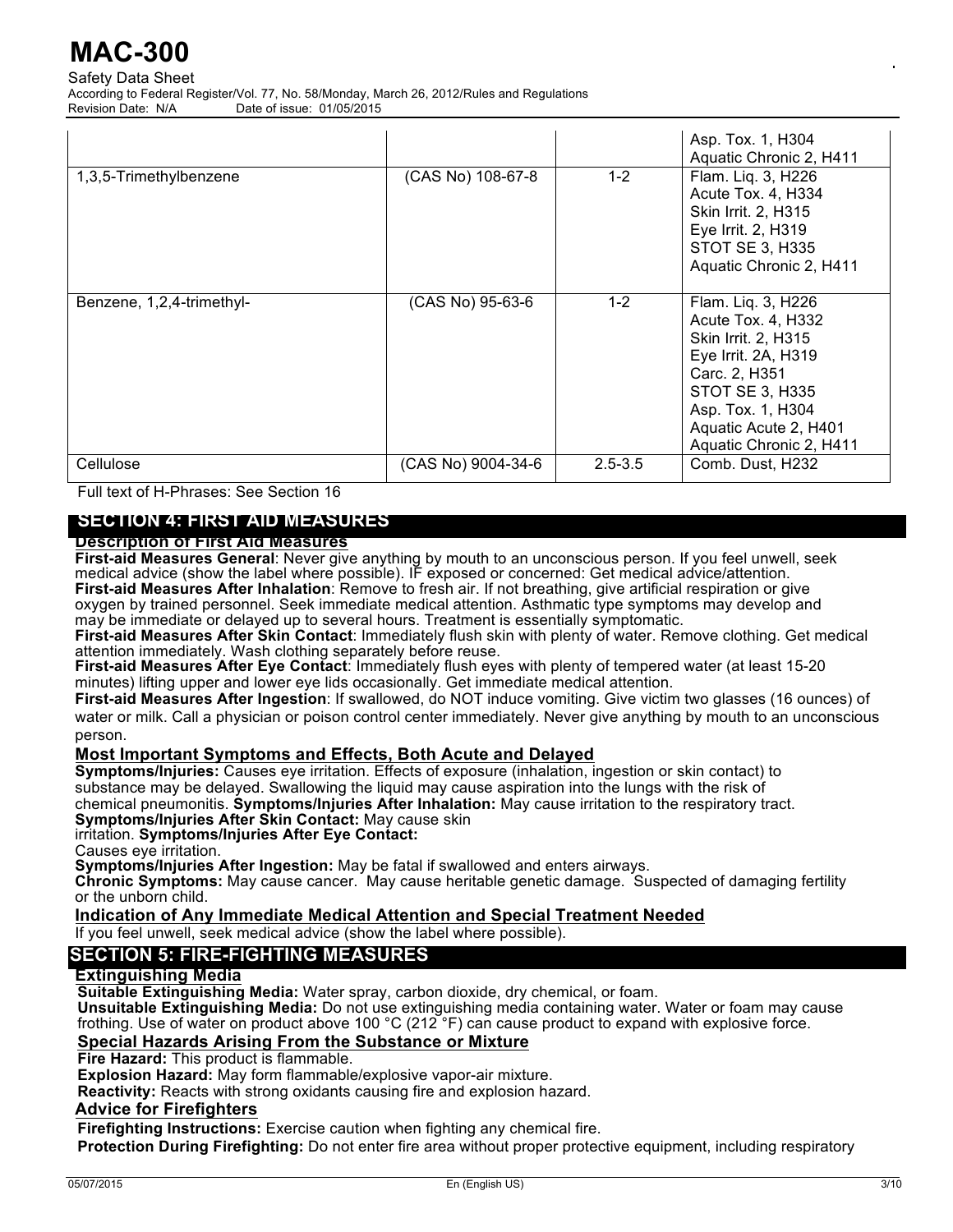Safety Data Sheet According to Federal Register/Vol. 77, No. 58/Monday, March 26, 2012/Rules and Regulations<br>Revision Date: N/A<br> Date of issue: 01/05/2015

### protection.

Hazardous Combustion Products: Carbon oxides (CO, CO<sub>2</sub>), Hydrocarbons.

## **Reference to Other Sections**

Refer to section 9 for flammability properties.

## **SECTION 6: ACCIDENTAL RELEASE MEASURES**

## **Personal Precautions, Protective Equipment and Emergency Procedures**

**General Measures**: Use special care to avoid static electric charges. Keep away from heat/sparks/open flames/hot surfaces. No smoking. Avoid breathing vapor, mist, spray. Use only outdoors or in a well-ventilated area. Handle in accordance with good industrial hygiene and safety practice.

## **For Non-emergency Personnel**

**Protective Equipment:** Use appropriate personal protection

equipment (PPE). **Emergency Procedures:** Evacuate unnecessary

personnel.

## **For Emergency Responders**

**Protective Equipment:** Equip cleanup crew with proper protection.

**Emergency Procedures:** Ventilate area. Evacuate unnecessary personnel. Eliminate ignition sources. Stop leak if safe to do so. Prevent entry to sewers and public waters.

## **Environmental Precautions**

Prevent further leakage or spillage if safe to do so. Prevent product from entering drains.

## **Methods and Material for Containment and Cleaning Up**

**For Containment:** Contain with inert absorbent material.

**Methods for Cleaning Up:** Dam up. Soak up with inert absorbent material. Pick up and transfer to properly labeled containers. Soak up with inert absorbent material (e.g. sand, silica gel, acid binder, universal binder). Do not take up in combustible material such as: saw dust or cellulosic material. Contact competent authorities after a spill

## **Reference to Other Sections**

See heading 8, Exposure Controls and Personal Protection.

## **SECTION 7: HANDLING AND STORAGE**

## **Precautions for Safe Handling**

**Precautions for Safe Handling:** Handle empty containers with care because residual vapors are flammable. **Hygiene Measures:** Handle in accordance with good industrial hygiene and safety procedures. Wash hands and other exposed areas with mild soap and water before eating, drinking, or smoking and again when leaving work. Contaminated work clothing should not be allowed out of the workplace.

## **Conditions for Safe Storage, Including Any Incompatibilities**

**Storage Conditions:** Keep in properly labeled containers. Keep tightly closed in a cool dry place. Use explosionproof electrical, lighting, and ventilating equipment.

**Incompatible Materials:** Strong acids, strong bases. Strong oxidizers.

**Storage Area:** Store locked up. Store in a well-ventilated place.

## **Specific End Use(s)**

Aluminum Roof Coating

# **SECTION 8: EXPOSURE CONTROLS/PERSONAL PROTECTION**

## **Control Parameters**

**Petroleum Asphalt (8052-42-4)**

| <b>USA ACGIH</b> | ACGIH TWA (mg/m <sup>3</sup> ) | $0.5 \text{ mg/m}^3$ |
|------------------|--------------------------------|----------------------|
| <b>USA NIOSH</b> | NIOSH REL (TWA) ( $mq/m3$ )    | 5 mg/m $\degree$     |
| Mexico           | OEL TWA (mg/m <sup>3</sup> )   | 5 mg/m $\degree$     |
| Mexico           | OEL STEL (mg/m <sup>o</sup> )  | 10 mg/m $\degree$    |
| Ontario          | OEL TWA (mg/m <sup>3</sup> )   | $0.5 \text{ mg/m}$   |

## **Aluminum (7429-90-5)**

| <b>USA ACGIH</b> | ACGIH TWA $(mg/m3)$                 | 1 ma/m`                               |
|------------------|-------------------------------------|---------------------------------------|
| USA NIOSH        | NIOSH REL (TWA) ( $mg/m3$ )         | 10 mg/m <sup>3</sup> (total dust)     |
|                  |                                     | 5 mg/m <sup>3</sup> (respirable dust) |
| <b>USA OSHA</b>  | OSHA PEL (TWA) (mg/m <sup>3</sup> ) | 15 mg/m <sup>3</sup> (total dust)     |
|                  |                                     | 5 mg/m <sup>3</sup> (respirable dust) |
| Mexico           | OEL TWA (mg/m <sup>3</sup> )        | 10 mg/m <sup>3</sup> (dust)           |
| Ontario          | OEL TWA (mg/m <sup>3</sup> )        | 1 mg/m <sup>3</sup> (dust)            |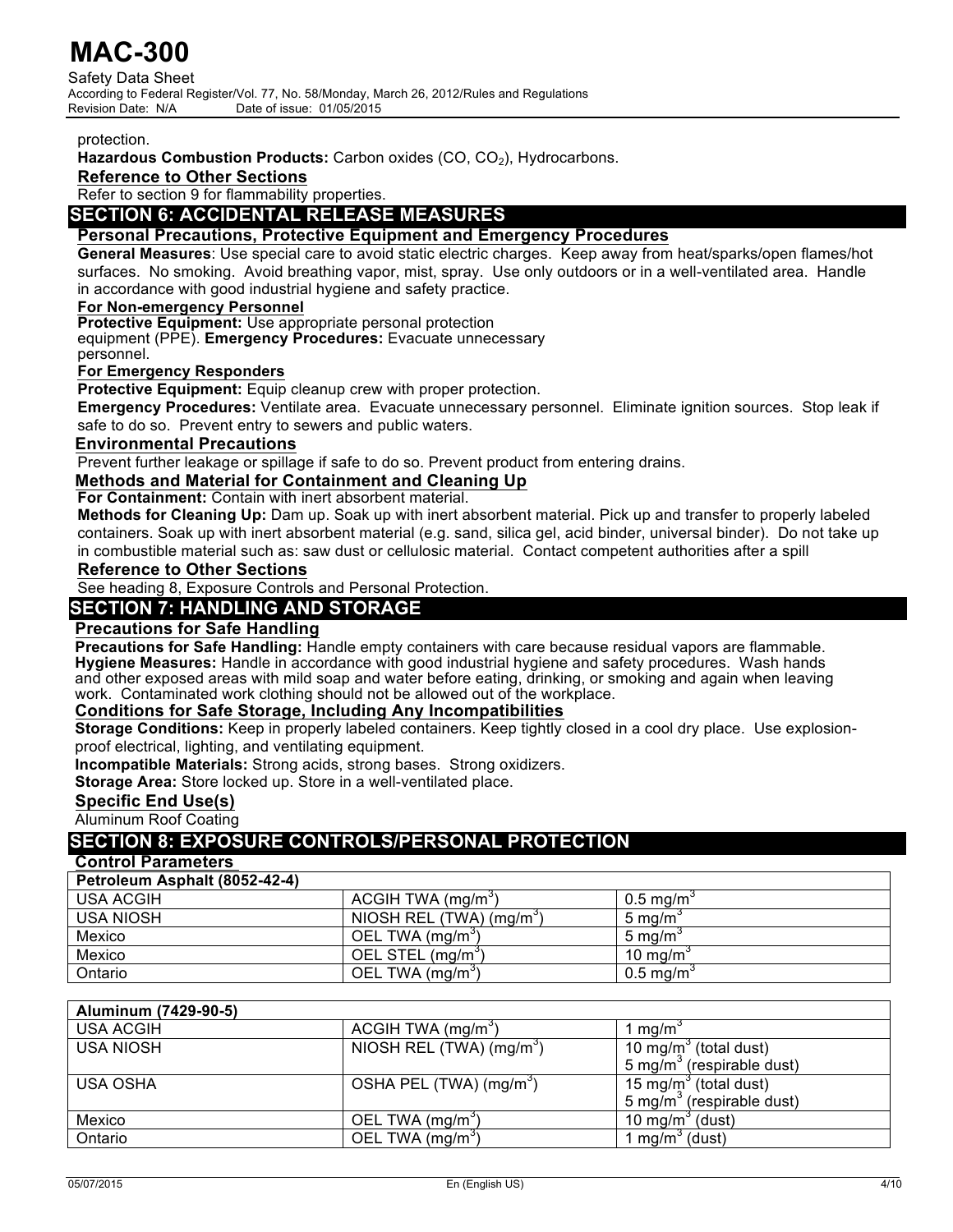#### Safety Data Sheet According to Federal Register/Vol. 77, No. 58/Monday, March 26, 2012/Rules and Regulations Date of issue: 01/05/2015

| Benzene, 1,2,4-trimethyl- (95-63-6) |                                     |                     |
|-------------------------------------|-------------------------------------|---------------------|
| USA NIOSH                           | NIOSH REL (TWA) (ma/m <sup>3)</sup> | 125 mg/m $^{\circ}$ |
| <b>USA NIOSH</b>                    | NIOSH REL (TWA (ppm)                | 25 ppm              |
|                                     |                                     |                     |

| 1,3,5-trimethylbenzene (108-67-8) |                                    |                       |
|-----------------------------------|------------------------------------|-----------------------|
| USA NIOSH                         | NIOSH REL (TWA) (mg/m <sup>3</sup> | 125 mg/m <sup>3</sup> |
| <b>USA NIOSH</b>                  | NIOSH REL (<br>$(TWA)$ (ppm)       | 25 ppm                |

| <b>Cellulose (9004-34-6)</b> |                                   |                                           |
|------------------------------|-----------------------------------|-------------------------------------------|
| <b>USA ACGIH</b>             | ACGIH TWA $(mg/m3)$               | 10 mg/m <sup>3</sup>                      |
| <b>USA OSHA</b>              | OSHA PEL TWA (mg/m <sup>3</sup> ) | 15 mg/m <sup>3</sup> (total dust)         |
|                              |                                   | 5 mg/m <sup>3</sup> (respirable fraction) |
| <b>USA NIOSH</b>             | NIOSH REL (TWA) $(mg/m3)$         | 15 mg/m <sup>3</sup> (total dust)         |
|                              |                                   | 5 mg/m <sup>3</sup> (respirable fraction) |
| Mexico                       | OEL TWA (mg/m <sup>3</sup> )      | 10 mg/m <sup>3</sup>                      |
| Mexico                       | OEL STEL (mg/m <sup>3</sup> )     | 20 mg/m <sup>3</sup>                      |
| Ontario                      | OEL TWA (mg/m <sup>3</sup> )      | 10 mg/m <sup>3</sup>                      |

| Stoddard Solvent (8052-41-3) |                                          |                         |
|------------------------------|------------------------------------------|-------------------------|
| <b>USA ACGIH</b>             | ACGIH TWA (ppm)                          | $100$ ppm               |
| <b>USA NIOSH</b>             | NIOSH REL (TWA) (mg/m <sup>3</sup> )     | 350 mg/m <sup>3</sup>   |
| <b>USA NIOSH</b>             | NIOSH REL (ceiling) (mg/m <sup>3</sup> ) | 1800 mg/m <sup>3</sup>  |
| <b>USA IDLH</b>              | US IDLH $(mg/m3)$                        | 20000 mg/m <sup>3</sup> |
| <b>USA OSHA</b>              | OSHA PEL (TWA) (ppm)                     | 500 ppm                 |
| <b>USA OSHA</b>              | OSHA PEL (TWA) (mg/m <sup>3</sup> )      | 2900 mg/m <sup>3</sup>  |
| Mexico                       | OEL TWA (mg/m <sup>3</sup> )             | 523 mg/m <sup>3</sup>   |
| Mexico                       | OEL STEL (mg/m <sup>3)</sup>             | 1050 mg/m <sup>3</sup>  |
| Ontario                      | OEL TWA (mg/m <sup>3</sup> )             | 525 mg/m <sup>3</sup>   |

## **Exposure Controls**

**Appropriate Engineering Controls:** Emergency eye wash fountains and safety showers should be available in the immediate vicinity of any potential exposure. Proper grounding procedures to avoid static electricity should be followed. Use explosion-proof equipment. Ensure all national/local regulations are observed. Gas detectors should be used when flammable gases/vapors may be released. Ensure adequate ventilation, especially in confined areas. **Personal Protective Equipment:** Gloves. Protective clothing. Protective goggles. Insufficient ventilation: wear respiratory protection.



**Hand Protection:** Protective gloves.

**Eye Protection:** Chemical goggles or safety glasses.

**Skin and Body Protection:** Wear suitable protective clothing.

**Respiratory Protection:** If exposure limits are exceeded or irritation is experienced, NIOSH approved respiratory protection should be worn.

**Other Information:** When using, do not eat, drink, or smoke. **SECTION 9: PHYSICAL AND CHEMICAL PROPERTIES**

| SECTION 9. FATSICAL AND CAEWICAL PROPERTIES                  |  |                              |  |  |
|--------------------------------------------------------------|--|------------------------------|--|--|
| <b>Information on Basic Physical and Chemical Properties</b> |  |                              |  |  |
| <b>Physical State</b>                                        |  | Liauid                       |  |  |
| Appearance                                                   |  | Silver                       |  |  |
| Odor                                                         |  | <b>Petroleum Distillates</b> |  |  |
| <b>Odor Threshold</b>                                        |  | Not available                |  |  |
| рH                                                           |  | Not available                |  |  |
| <b>Relative Evaporation Rate (butyl acetate = 1)</b>         |  | Not available                |  |  |
| <b>Melting Point</b>                                         |  | Not available                |  |  |
|                                                              |  |                              |  |  |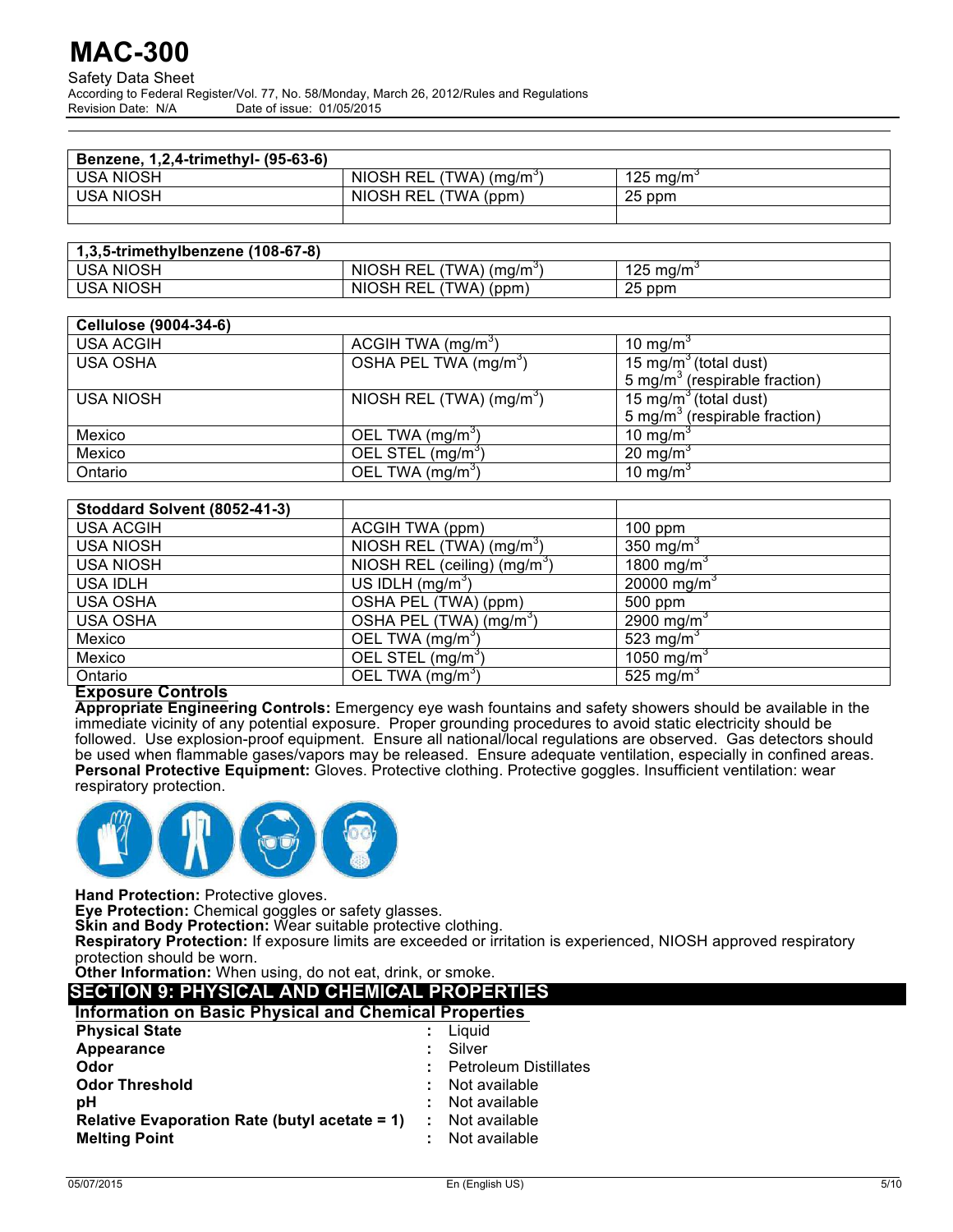Safety Data Sheet According to Federal Register/Vol. 77, No. 58/Monday, March 26, 2012/Rules and Regulations<br>Revision Date: N/A<br> Date of issue: 01/05/2015

| <b>Freezing Point</b>                             |    | Not available               |
|---------------------------------------------------|----|-----------------------------|
| <b>Boiling Point</b>                              |    | Not available               |
| <b>Flash Point</b>                                |    | $105^{\circ}F(41^{\circ}C)$ |
| <b>Auto-ignition Temperature</b>                  |    | 540°F (282°C)               |
| <b>Decomposition Temperature</b>                  |    | : Not available             |
| <b>Flammability (solid, gas)</b>                  |    | Not available               |
| Lower Flammable Limit                             |    | $: 0.8\%$                   |
| <b>Upper Flammable Limit</b>                      |    | $: 6.0\%$                   |
| <b>Vapor Pressure</b>                             |    | $: 5mm$ Hq                  |
| Relative Vapor Density at 68°F (20°C)             |    | Not available               |
| <b>Relative Density</b>                           |    | Not available               |
| <b>Specific Gravity</b>                           |    | : 0.95                      |
| <b>Solubility</b>                                 |    | : Insoluble                 |
| Partition coefficient: n-octanol/water            |    | : Not available             |
| Viscosity (Brookfield RV6, 20 RPM, 75°F)          |    | : Not available             |
| <b>Explosion Data - Sensitivity to Mechanical</b> | t. | Not available               |
| Impact                                            |    |                             |
| <b>Explosion Data – Sensitivity to Static</b>     |    | Not available               |
| <b>Discharge</b>                                  |    |                             |
| <b>Volatile Organic Compounds</b>                 |    | 400 g/L                     |
| <b>Volatiles</b>                                  | ÷  | 44-50%                      |

# **SECTION 10: STABILITY AND REACTIVITY**

**Reactivity:** Reacts with strong oxidants causing fire and explosion hazard.

**Chemical Stability:** Product is stable under recommended handling and storage conditions (see Section 7).

**Possibility of Hazardous Reactions:** Hazardous polymerization will not occur.

**Conditions to Avoid:** Direct sunlight. Extremely high or low temperatures. Ignition sources. Incompatible materials.

**Incompatible Materials:** Strong acids. Strong bases. Strong oxidizers.

Hazardous Decomposition Products: Carbon oxides (CO, CO<sub>2</sub>). Hydrocarbons.

# **SECTION 11: TOXICOLOGICAL INFORMATION**

## **Information On Toxicological Effects - Product**

**Acute Toxicity:** Not classified

**LD50 and LC50 Data:** Not available

**Skin Corrosion/Irritation:** Not classified

**Serious Eye Damage:** Causes serious eye irritation.

**Respiratory or Skin Sensitization:** Not classified.

**Germ Cell Mutagenicity:** May cause genetic defects.

**Teratogenicity:** Not available

**Carcinogenicity:** May cause cancer.

**Specific Target Organ Toxicity (Repeated Exposure):** Not classified.

**Reproductive Toxicity:** Suspected of damaging fertility or the unborn child.

**Aspiration Hazard:** May be fatal if swallowed and enters airways.

**Specific Target Organ Toxicity (Single Exposure):** Not classified

**Symptoms/Injuries After Inhalation:** May cause respiratory irritation.

**Symptoms/Injuries After Skin Contact:** May cause skin irritation.

**Symptoms/Injuries After Eye Contact:** Causes serious eye irritation.

**Symptoms/Injuries After Ingestion:** May be fatal if swallowed and enters airways.

**Chronic Symptoms:** May cause cancer. May cause heritable genetic damage. Suspected of damaging fertility of the unborn child.

## **Information on Toxicological Effects – Ingredient(s)**

## **LD50 and LC50 Data**

| Petroleum Asphalt (8052-42-4) |                 |
|-------------------------------|-----------------|
| LD50 Oral Rat                 | > 5000<br>ma/ka |
| <b>LD50 Dermal Rabbit</b>     | 2000<br>ma/ka   |

**Solvent Naphtha, petroleum, light aromatic (64742- 95-6)**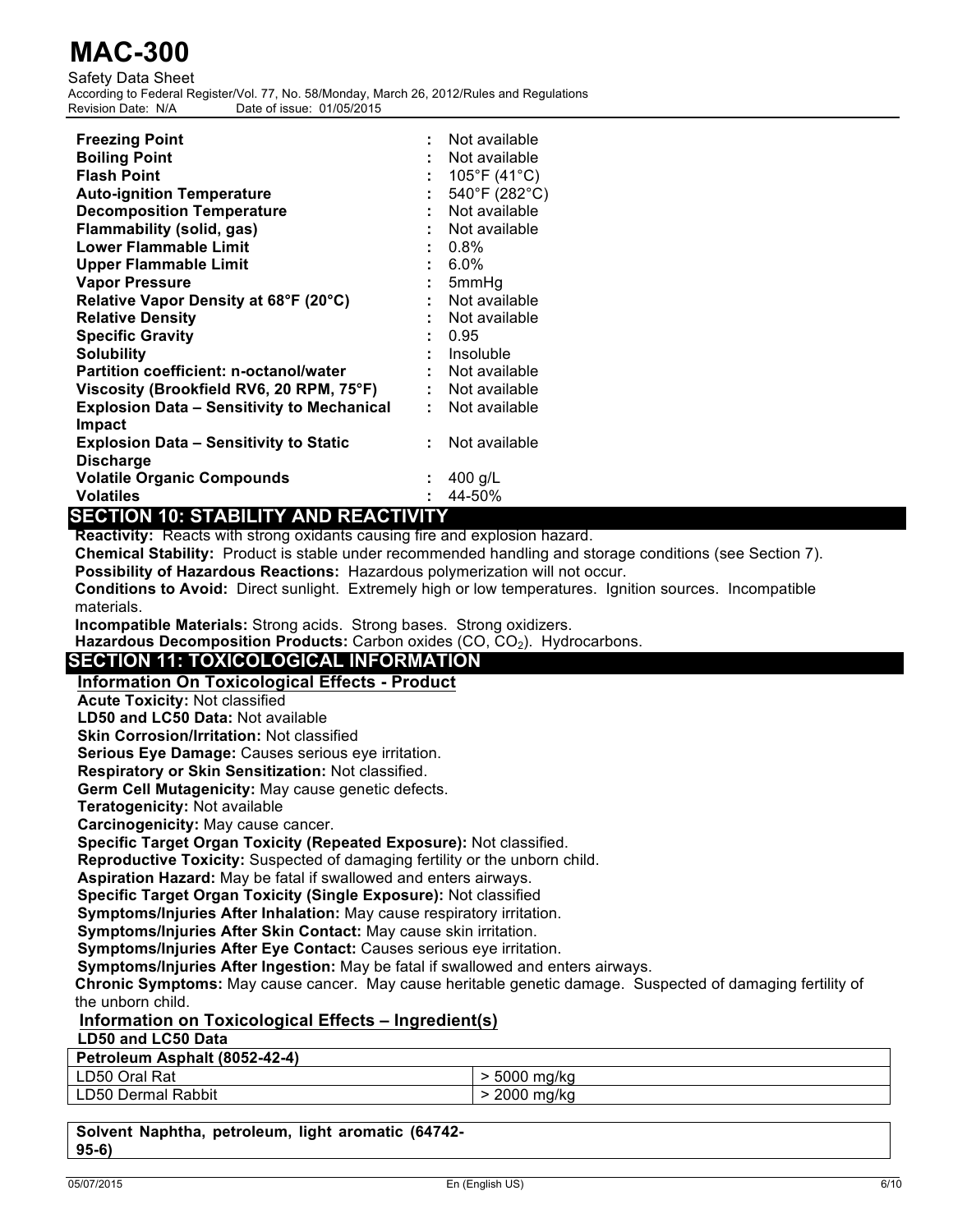Safety Data Sheet According to Federal Register/Vol. 77, No. 58/Monday, March 26, 2012/Rules and Regulations Revision Date: N/A Date of issue: 01/05/2015

| . .<br>$\overline{\phantom{0}}$<br>Dermal<br>Rabbit<br>LD50 | 2000<br>ma/ka                            |
|-------------------------------------------------------------|------------------------------------------|
| Rat<br>Inhalation <b>I</b><br>LC50                          | 3400<br>n)<br>(Exposure-<br>ppm<br>time: |

| Stoddard Solvent (8052-41-3) |                               |
|------------------------------|-------------------------------|
| LD50 Oral Rat                | >5 g/kg Behavioral somnolence |
| LD50 Dermal Rabbit           | ma/ko                         |

| Benzene, 1,2,4-trimethyl- (95-63-6) |                                          |  |
|-------------------------------------|------------------------------------------|--|
| LD50 Oral Rat                       | 6000 ma/ka                               |  |
| LD50 Dermal Rabbit                  | > 3160 ma/ka                             |  |
| <b>LC50 Inhalation Rat</b>          | 18 g/m <sup>3</sup> (Exposure time: 4 h) |  |

| 1,3,5-trimethylbenzene (108-67-8) |  |
|-----------------------------------|--|
|                                   |  |
|                                   |  |

| LC50 Inhalation Rat          | 24 g/m <sup>3</sup> (Exposure time: 4 h)       |
|------------------------------|------------------------------------------------|
|                              |                                                |
| <b>Cellulose (9004-34-6)</b> |                                                |
| LD50 Oral Rat                | >5000 mg/kg                                    |
| LD50 Dermal Rabbit           | >2000 mg/kg                                    |
| LC50 Inhalation Rat          | $>5800$ mg/m <sup>3</sup> (Exposure time: 4 h) |
|                              |                                                |

| hydrodesulfurized<br>Naphtha,<br>petroleum.<br>heavv<br>$(64742 - 82 - 1)$ |                                            |  |
|----------------------------------------------------------------------------|--------------------------------------------|--|
| LD50 Oral Rat                                                              | >5000 mg/kg                                |  |
| LD50 Dermal Rabbit                                                         | $> 3160$ mg/kg                             |  |
| <b>Carcinogenicity Data:</b>                                               |                                            |  |
| Petroleum Asphalt (8052-42-4)                                              |                                            |  |
| <b>IARC Group</b>                                                          | 2B                                         |  |
| National Toxicity Program (NTP) Status                                     | Twelfth Report – Items under consideration |  |

| Quartz, silica (14808-60-7)            |                         |  |
|----------------------------------------|-------------------------|--|
| <b>IARC Group</b>                      |                         |  |
| National Toxicity Program (NTP) Status | Known Human Carcinogens |  |

| <b>Toxicity - Ingredients</b>     |                                                      |  |
|-----------------------------------|------------------------------------------------------|--|
| 1,3,5-trimethylbenzene (108-67-8) |                                                      |  |
| LC50 Fish 1                       | 3.48 mg/L (Exposure time: 96 h - Species: Pimephales |  |
|                                   | promelas)                                            |  |
|                                   |                                                      |  |
| Stoddard Solvent (8052-41-3)      |                                                      |  |
| EC50 Daphnia 1                    | $0.42$ mg/L                                          |  |

| Solvent Naphtha, petroleum, light aromatic (64742-95-6) |                                                          |
|---------------------------------------------------------|----------------------------------------------------------|
| LC50 Fish 1                                             | 9.22 mg/L (Exposure time: 96 h – Species: Oncorhynchus   |
|                                                         | mvkiss)                                                  |
| EC50 Daphnia 1                                          | 6.14 mg/L (Exposure time: 48 h – Species: Daphnia manga) |
|                                                         |                                                          |

## **Benzene, 1,2,4-trimethyl- (95-63-6)** LC50 Fish 1 7.5 mg/L (Exposure time: 96 h)

**Persistence and Degradability** Not available **Bioaccumulative Potential – Product** Not available **Bioaccumulative Potential – Ingredients**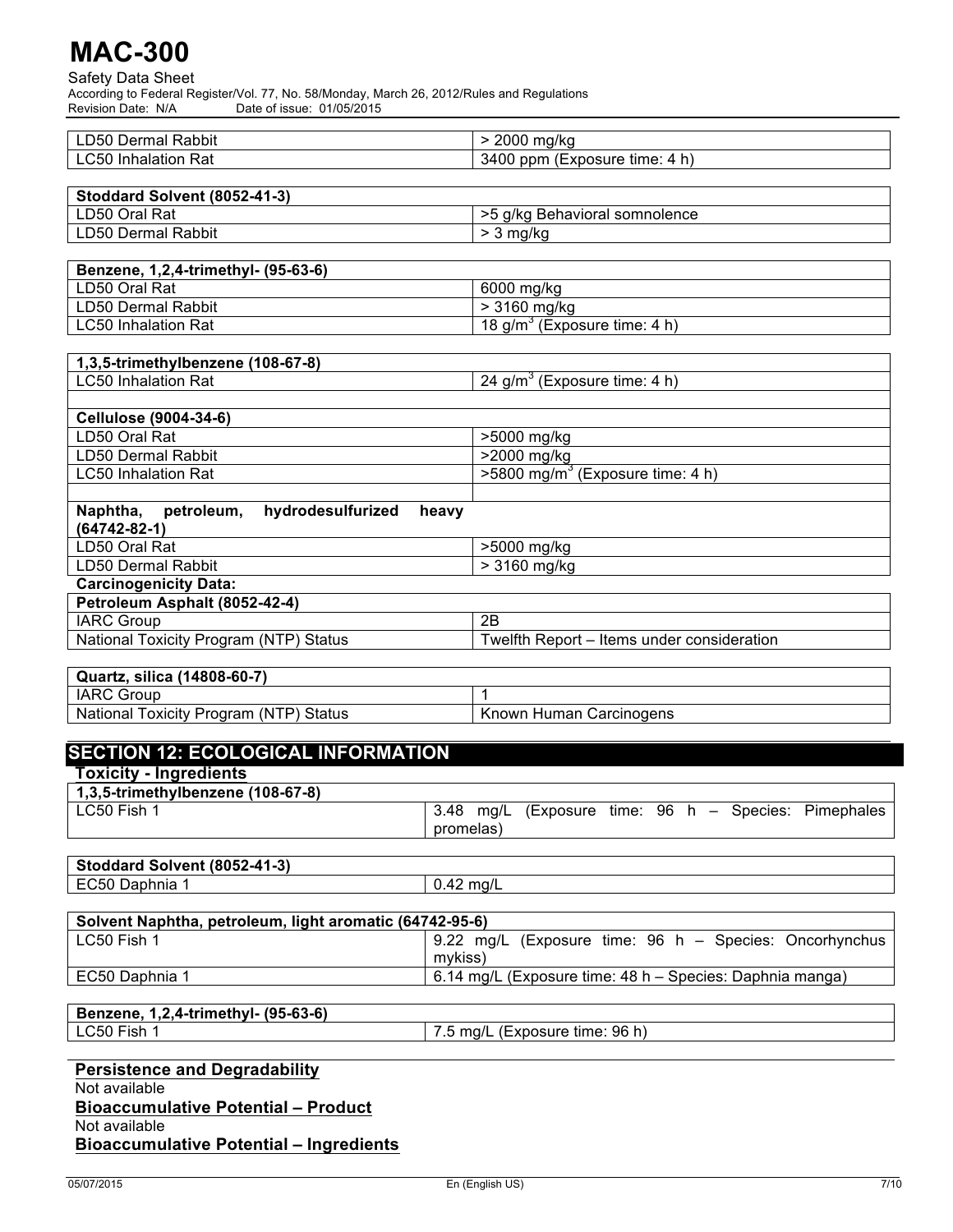Safety Data Sheet According to Federal Register/Vol. 77, No. 58/Monday, March 26, 2012/Rules and Regulations Revision Date: N/A Date of issue: 01/05/2015

| Petroleum Asphalt (8052-42-4)                                                      |                                                                                                                 |  |
|------------------------------------------------------------------------------------|-----------------------------------------------------------------------------------------------------------------|--|
| <b>BCF Fish 1</b>                                                                  | No bioaccumulation expected<br>> 6                                                                              |  |
| Log Pow                                                                            |                                                                                                                 |  |
| Benzene, 1,2,4-trimethyl- (95-63-6)                                                |                                                                                                                 |  |
| Log Pow                                                                            | 3.63                                                                                                            |  |
|                                                                                    |                                                                                                                 |  |
| Stoddard solvent (8052-41-3)                                                       |                                                                                                                 |  |
| Log Pow                                                                            | 3.16 (Octanol/water partition coefficient 3.16/7.06)                                                            |  |
| <b>Mobility in Soil</b>                                                            |                                                                                                                 |  |
| No additional information available                                                |                                                                                                                 |  |
| <b>Other Adverse Effects</b>                                                       |                                                                                                                 |  |
| Other Information: Avoid release to the environment.                               |                                                                                                                 |  |
| <b>SECTION 13: DISPOSAL CONSIDERATIONS</b>                                         |                                                                                                                 |  |
|                                                                                    | Waste Disposal Recommendations: Dispose of waste material in accordance with all local, regional, national, and |  |
| international regulations.                                                         |                                                                                                                 |  |
| Additional Information: Prevent runoff from entering drains, sewers, or waterways. |                                                                                                                 |  |
| <b>SECTION 14: TRANSPORT INFORMATION</b>                                           |                                                                                                                 |  |
| In Accordance with DOT                                                             |                                                                                                                 |  |
| <b>Proper Shipping Name</b>                                                        | Non-Regulated Material per 49 CFR 173.150(f)                                                                    |  |
| In Accordance with IMDG                                                            |                                                                                                                 |  |
| <b>Proper Shipping Name</b>                                                        | Tars, liquid                                                                                                    |  |
| <b>Hazard Class</b><br>3                                                           |                                                                                                                 |  |
| <b>Identification Number</b>                                                       | <b>UN1999</b>                                                                                                   |  |
| <b>Packing Group</b><br>Ш                                                          |                                                                                                                 |  |
| In Accordance with IATA                                                            |                                                                                                                 |  |
| <b>Proper Shipping Name</b>                                                        | Tars, liquid                                                                                                    |  |
| <b>Hazard Class</b><br>3                                                           |                                                                                                                 |  |
| <b>Identification Number</b>                                                       | <b>UN1999</b>                                                                                                   |  |
| <b>Packing Group</b><br>$\mathbf{III}$                                             |                                                                                                                 |  |
| In Accordance with TDG                                                             |                                                                                                                 |  |
| <b>Proper Shipping Name</b>                                                        | : Not Regulated                                                                                                 |  |
| <b>SECTION 15: REGULATORY INFORMATION</b>                                          |                                                                                                                 |  |
| <b>US Federal Regulations</b>                                                      |                                                                                                                 |  |
| <b>SARA Section 311/312 Hazard Classes</b>                                         |                                                                                                                 |  |
| Fire hazard                                                                        |                                                                                                                 |  |
| Immediate (acute) health hazard                                                    |                                                                                                                 |  |
| Delayed (chronic) health hazard                                                    |                                                                                                                 |  |
|                                                                                    |                                                                                                                 |  |
| Petroleum Asphalt (8052-42-4)                                                      |                                                                                                                 |  |
| Listed on the United States TSCA (Toxic Substances Control Act) Inventory          |                                                                                                                 |  |
| Solvent Naphtha, petroleum, light aromatic (64742-95-6)                            |                                                                                                                 |  |
| Listed on the United States TSCA (Toxic Substances Control Act) Inventory          |                                                                                                                 |  |
|                                                                                    |                                                                                                                 |  |
| Benzene, 1,2,4-trimethyl- (95-63-6)                                                |                                                                                                                 |  |
| Listed on the United States TSCA (Toxic Substances Control Act) Inventory          |                                                                                                                 |  |
| Listed on SARA Section 313 (Specific toxic chemical listings)                      |                                                                                                                 |  |
| <b>SARA Section 313 - Emission Reporting</b><br>1.0%                               |                                                                                                                 |  |
|                                                                                    |                                                                                                                 |  |
| 1,3,5-trimethylbenzene (108-67-8)                                                  |                                                                                                                 |  |
| Listed on the United States TSCA (Toxic Substances Control Act) Inventory          |                                                                                                                 |  |

| LISTED ON the United States TSCA (TOXIC Substances Control ACt) inventory |                                                           |
|---------------------------------------------------------------------------|-----------------------------------------------------------|
| <b>EPA TSCA Regulatory Flag</b>                                           | $ T - T -$ indicates a substance that is the subject of a |
|                                                                           | Section 4 test rule under TSCA.                           |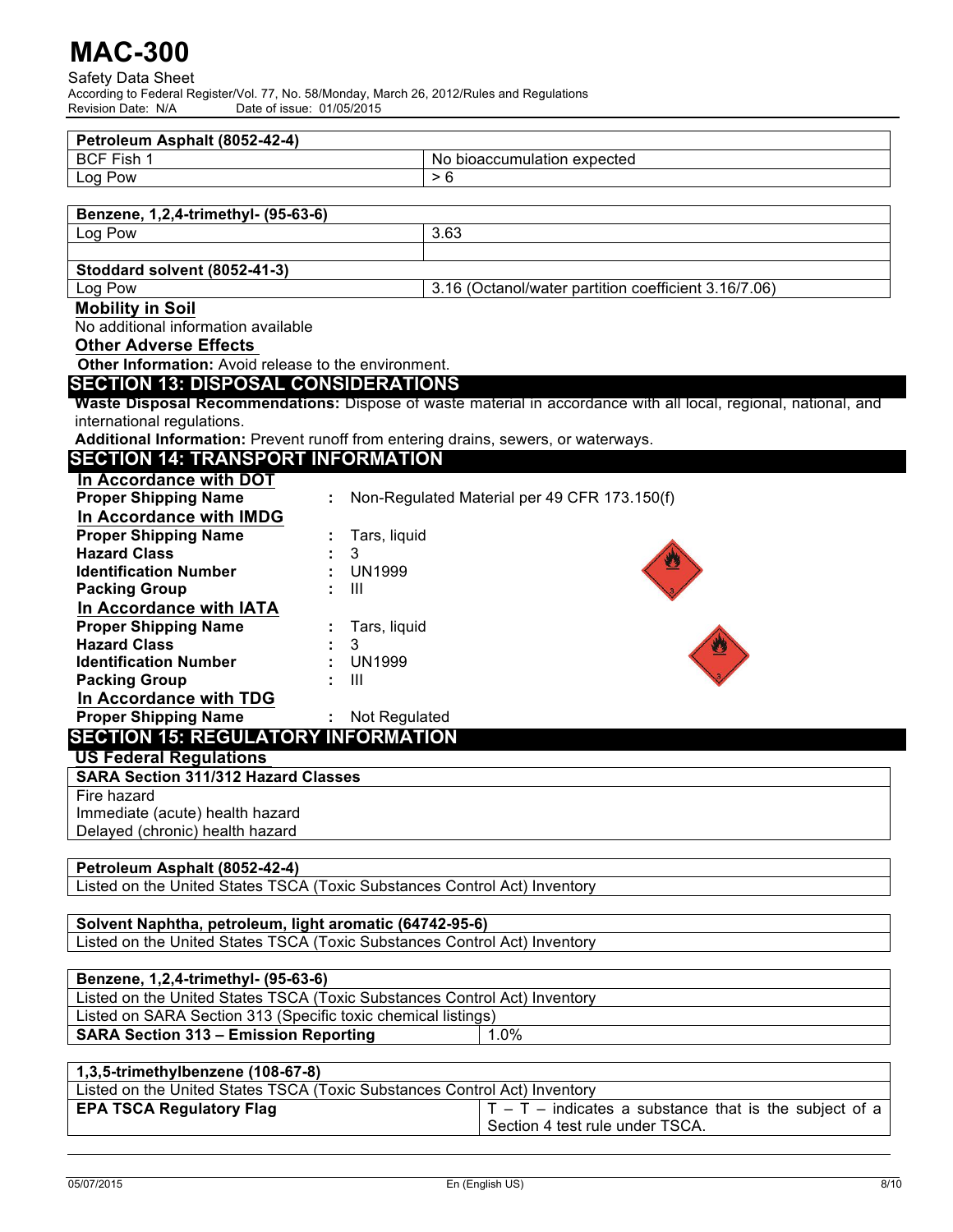Safety Data Sheet According to Federal Register/Vol. 77, No. 58/Monday, March 26, 2012/Rules and Regulations<br>Revision Date: N/A<br> Date of issue: 01/05/2015

## **Cellulose (9004-34-6)**

Listed on the United States TSCA (Toxic Substances Control Act) Inventory

## **Aluminum (7429-90-5)**

Listed on the United States TSCA (Toxic Substances Control Act) Inventory Listed on United States SARA Section 313

**SARA Section 313 – Emission Reporting**  $\vert$  **1.0% (dust or fume only)** 

## **Naphtha, petroleum, hydrodesulfurized heavy (64742-82-1)**

Listed on the United States TSCA (Toxic Substances Control Act) Inventory

## **Stoddard Solvent (8052-41-3)**

Listed on the United States TSCA (Toxic Substances Control Act) Inventory

## **US State Regulations**

**Petroleum Asphalt (8052-42-4)** RTK – U.S. – Massachusetts – Right To Know List RTK – U.S. – New Jersey – Right To Know Hazardous Substance List RTK – U.S. – Pennsylvania – RTK (Right To Know) List

## **Benzene, 1,2,4-trimethyl- (95-63-6)**

| RTK – U.S. – Massachusetts – Right To Know List                     |
|---------------------------------------------------------------------|
| RTK - U.S. - New Jersey - Right To Know Hazardous Substance List    |
| RTK - U.S. - Pennsylvania - Right To Know Environmental Hazard List |
| RTK - U.S. - Pennsylvania - RTK (Right To Know) List                |

## **Stoddard Solvent (8052-41-3)**

RTK – U.S. – Massachusetts – Right To Know List RTK – U.S. – New Jersey – Right To Know Hazardous Substance List RTK – U.S. – Pennsylvania – RTK (Right To Know) List

## **1,3,5-trimethylbenzene (108-67-8)**

RTK – U.S. – Massachusetts – Right To Know List

### **Cellulose (9004-34-6)**

| RTK – U.S. – Massachusetts – Right To Know List                  |
|------------------------------------------------------------------|
| RTK - U.S. - New Jersey - Right To Know Hazardous Substance List |
| RTK – U.S. – Pennsylvania – RTK (Right To Know) List             |

### **Aluminum (7429-90-5)**

| RTK - U.S. - Massachusetts - Right To Know List                     |
|---------------------------------------------------------------------|
| RTK - U.S. - New Jersey - Right To Know Hazardous Substance List    |
| RTK - U.S. - Pennsylvania - Right To Know Environmental Hazard List |
| RTK - U.S. - Pennsylvania - RTK (Right To Know) List                |
|                                                                     |

# **Canadian Regulations**

| $MAC-300$ <sup>M</sup>      |                                                                                    |
|-----------------------------|------------------------------------------------------------------------------------|
| <b>WHMIS Classification</b> | Class B Division 3 - Combustible liquid                                            |
|                             | Class D Division 2 Subdivision B - Toxic material                                  |
|                             | Class D Division 2 Subdivision A - Very toxic material causing other toxic effects |
|                             |                                                                                    |

## **Petroleum Asphalt (8052-42-4)**